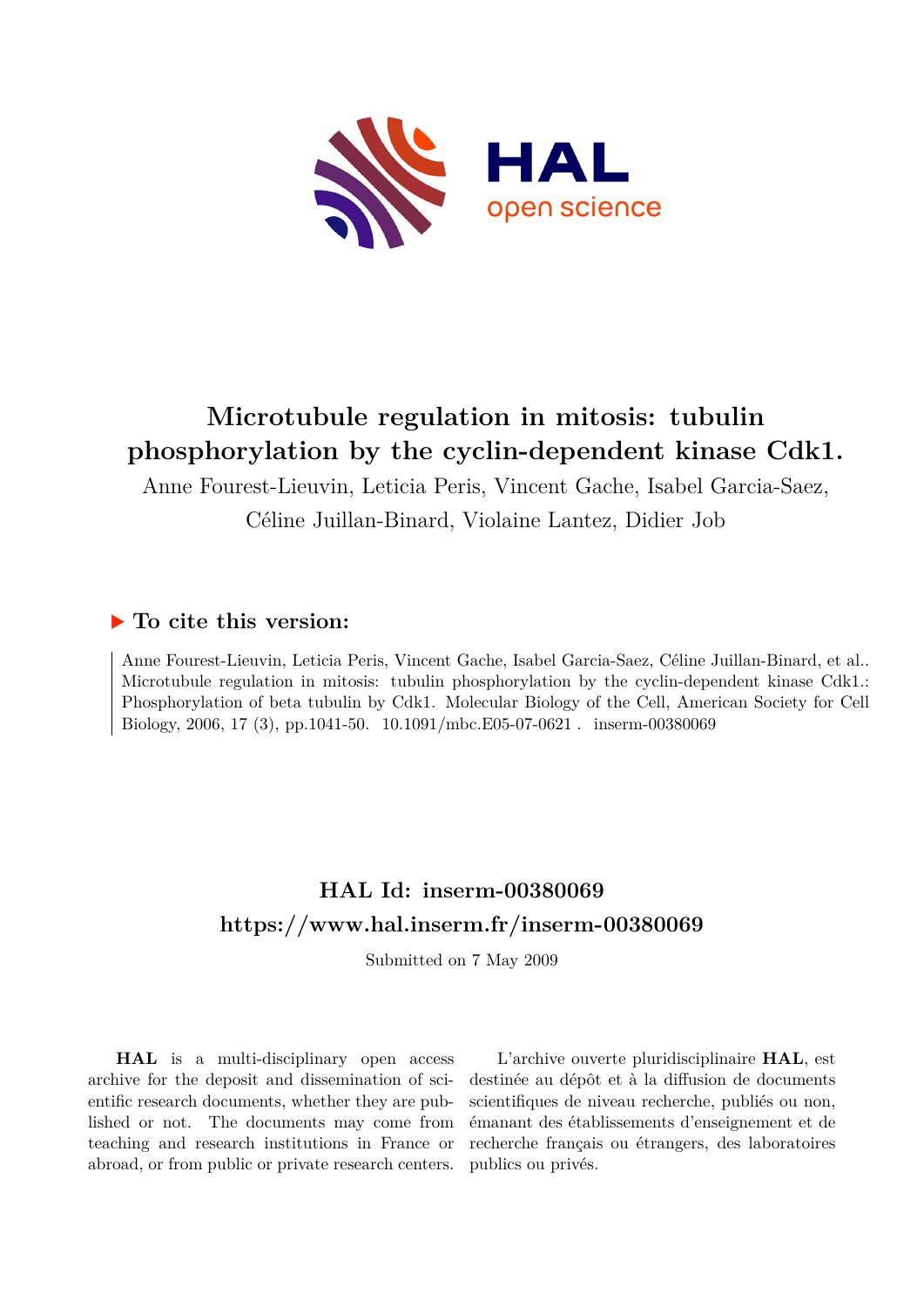# **Microtubule Regulation in Mitosis: Tubulin Phosphorylation by the Cyclin-dependent Kinase Cdk1**□**<sup>D</sup>**

### **Anne Fourest-Lieuvin,\* Leticia Peris,\* Vincent Gache,\* Isabel Garcia-Saez,†** Céline Juillan-Binard,\* Violaine Lantez,\* and Didier Job\*

\*Laboratoire du Cytosquelette, INSERM Unité 366, CEA, 38054 Grenoble Cedex 9, France; and <sup>+</sup>Laboratoire des Moteurs Moléculaires, Institut de Biologie Structurale J-P Ebel, CEA-CNRS-UJF, 38027 Grenoble Cedex 1, France

Submitted July 13, 2005; Revised November 15, 2005; Accepted December 2, 2005 Monitoring Editor: J. Richard McIntosh

**The activation of the cyclin-dependent kinase Cdk1 at the transition from interphase to mitosis induces important changes in microtubule dynamics. Cdk1 phosphorylates a number of microtubule- or tubulin-binding proteins but, hitherto, tubulin itself has not been detected as a Cdk1 substrate. Here we show that Cdk1 phosphorylates β-tubulin both in vitro** and in vivo. Phosphorylation occurs on Ser172 of  $\beta$ -tubulin, a site that is well conserved in evolution. Using a **phosphopeptide antibody, we find that a fraction of the cell tubulin is phosphorylated during mitosis, and this tubulin phosphorylation is inhibited by the Cdk1 inhibitor roscovitine. In mitotic cells, phosphorylated tubulin is excluded from microtubules, being present in the soluble tubulin fraction. Consistent with this distribution in cells, the incorporation** of Cdk1-phosphorylated tubulin into growing microtubules is impaired in vitro. Additionally, EGFP- $\beta$ 3-tubulin<sup>S172D/E</sup> **mutants that mimic phosphorylated tubulin are unable to incorporate into microtubules when expressed in cells.** Modeling shows that the presence of a phosphoserine at position  $172$  may impair both GTP binding to  $\beta$ -tubulin and **interactions between tubulin dimers. These data indicate that phosphorylation of tubulin by Cdk1 could be involved in the regulation of microtubule dynamics during mitosis.**

#### **INTRODUCTION**

In eukaryotic cycling cells, interphase microtubules form a dynamic network that is essential for cell polarity and intracellular traffic. When cells enter into mitosis, the interphase microtubule network rearranges into a mitotic spindle that is responsible for faithful chromosome segregation between daughter cells. Microtubule dynamics and turnover increase strikingly as cells progress from interphase to mitosis, with a microtubule half-life of 5–10 min in interphase and of 60–90 s in mitosis (Wittmann *et al.,* 2001).

Microtubule dynamics in cells rely in part on the intrinsic properties of the microtubule building block, the  $\alpha$ - $\beta$ -tubulin dimer, and its ability to bind and hydrolyze a GTP nucleotide (Mitchison and Kirschner, 1984). The tubulin dimer is subject to special posttranslational modifications such as glutamylation, tyrosination, and acetylation (Mac-Rae, 1997; Westermann and Weber, 2003). There is little evidence for a role of these modifications in the regulation of microtubule dynamics. Tubulin can also be phosphorylated by several kinases (Westermann and Weber, 2003). How-

This article was published online ahead of print in *MBC in Press* (http://www.molbiolcell.org/cgi/doi/10.1091/mbc.E05–07–0621) on December 21, 2005.

 $\overline{D}$  The online version of this article contains supplemental material at *MBC Online* (http://www.molbiolcell.org).

Address correspondence to: Anne Fourest-Lieuvin (anne.fourestlieuvin@cea.fr).

Abbreviations used: Cdk1, cyclin-dependent kinase 1; CK2, casein kinase 2; EGFP, enhanced green fluorescent protein; MAP, microtubule-associated protein; PI, phosphorimager; WT, wild-type.

ever, tubulin phosphorylation has not been connected with the cell-cycle-dependent regulation of microtubule dynamics.

Microtubule dynamics are also regulated by a number of microtubule effectors, including microtubule-associated proteins (MAPs), molecular motors such as kinesins, the Raslike GTPase Ran-GTP, microtubule plus end-directed proteins and tubulin-binding proteins (Andersen, 1999, 2000; Carazo-Salas *et al.,* 2001; Cassimeris, 2002; Heald and Nogales, 2002; Kinoshita *et al.,* 2002; Galjart and Perez, 2003). These microtubule- or tubulin-associated proteins are themselves under the control of a balance of protein phosphatases and kinases.

The cyclin-dependent kinase Cdk1 (or Cdc2), associated with its cognate partner cyclin B, is a key enzyme for entry in mitosis (Nigg, 2001) and is essential for spindle morphogenesis. Cdk1 up-regulates microtubule dynamics when added in cell-free *Xenopus* extracts (Verde *et al.,* 1990, 1992). Cdk1 inactivation is necessary for proper anaphase spindle dynamics and for cytokinesis (Wheatley *et al.,* 1997). Large amounts of Cdk1 induce the depolymerization of interphase microtubules when injected into mammalian cells (Lamb *et al.,* 1990) and the destabilization of microtubule arrays when added on lysed mammalian cells (Lieuvin *et al.,* 1994).

Among Cdk1 substrates are a number of microtubule effectors (Ubersax *et al.,* 2003). MAP4 has been shown to be phosphorylated by Cdk1 in vivo (Ookata *et al.,* 1997), and other nonneuronal MAPs like E-MAP115 or XMAP215/ TOG exhibit consensus sequences for this kinase (Masson and Kreis, 1995; Vasquez *et al.,* 1999; Charrasse *et al.,* 2000). Furthermore, MAP4 and XMAP215/TOG interact with cyclin B and this interaction could target Cdk1 to microtubules (Ookata *et al.,* 1995; Charrasse *et al.,* 2000). Phosphorylation of MAPs either dissociates them from the microtubule lattice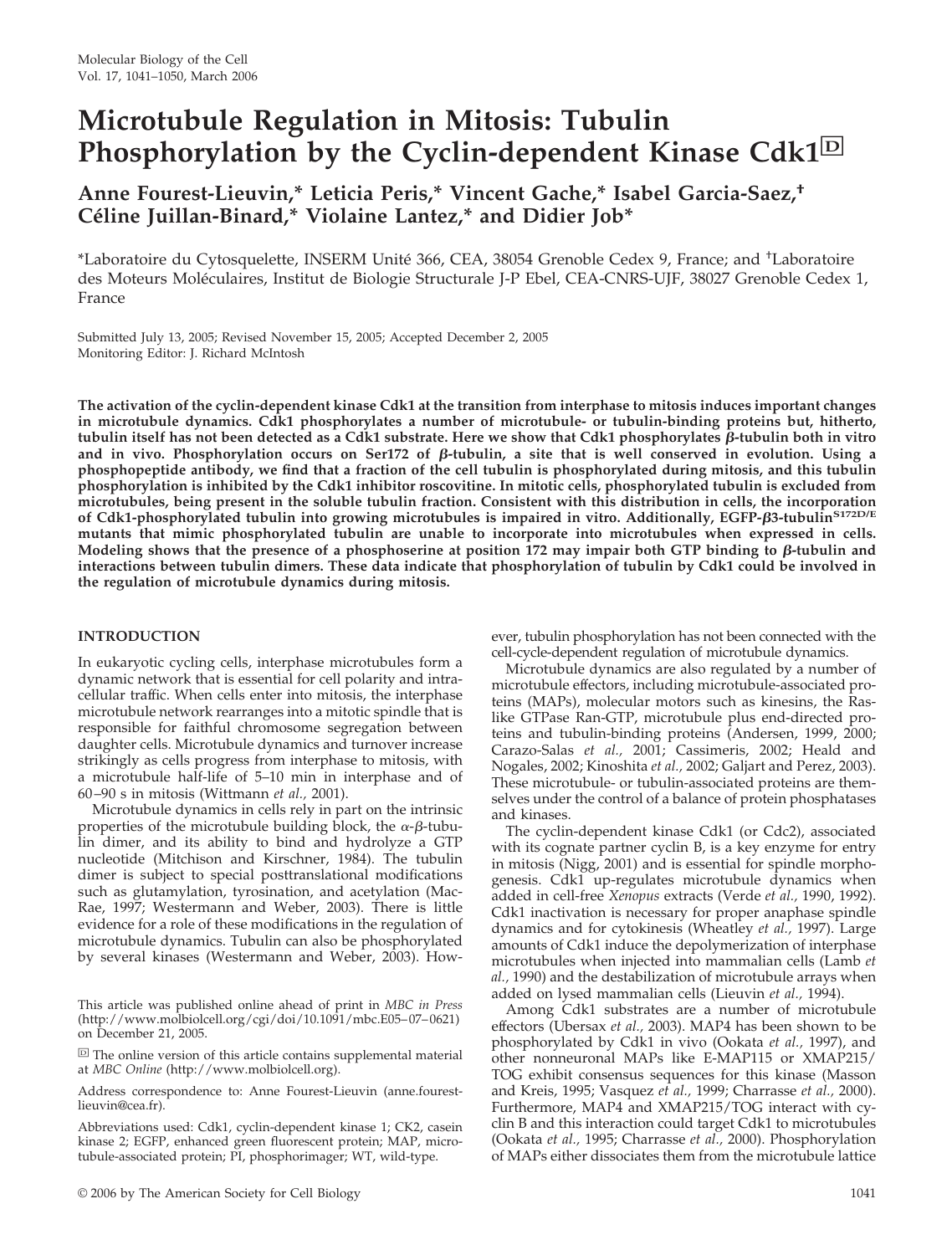(Masson and Kreis, 1995; Drewes *et al.,* 1998) or reduces their ability to stabilize microtubules (Ookata *et al.,* 1995). Other substrates of Cdk1 are microtubule motors, such as the kinesin-related proteins Eg5, Kid, or MKLP1 (Blangy *et al.,* 1995; Sawin and Mitchison, 1995; Ohsugi *et al.,* 2003; Mishima *et al.,* 2004). These microtubule motors are clearly implicated in different steps of mitosis. Phosphorylation by Cdk1 has been shown to regulate their localization in the mitotic spindle (Blangy *et al.,* 1995; Ohsugi *et al.,* 2003; Mishima *et al.,* 2004). Likewise, Op18/stathmin, a protein that sequesters tubulin dimers and destabilizes microtubules during interphase, is phosphorylated on two serine residues by Cdk1 at the onset of mitosis (Cassimeris, 2002). Phosphorylation turns off the microtubule destabilizing activity of Op18/stathmin.

In the present study, we show that, in addition to regulating microtubule effectors, Cdk1 can directly phosphorylate  $\beta$ -tubulin in vitro and in mitotic cells, and that this phosphorylation impairs tubulin incorporation into microtubules. We suggest that the phosphorylation of tubulin by Cdk1 may represent a means by which mitotic cells regulate microtubule dynamics.

#### **MATERIALS AND METHODS**

#### *Antibodies*

Anti-phospho-peptide P172 polyclonal antibody (Ab) was made by Eurogentech (Seraing, Belgium). Two rabbits were immunized with phosphopeptide Ac-VVPpSPKVSDTVVEC-CONH2, and serum was affinity-purified against phosphopeptide and then depleted against the same unphosphorylated peptide. Anti- $\alpha$ - tubulin AG monoclonal antibody (mAb) and anti- $\alpha$ -tubulin YL1/2 rat mAb were gifts of Laurence Lafanechère (CEA, Grenoble, France). Anti-β-tubulin TUB2.1 mAb was from Sigma (La Verpilliére, France), anti-GFP polyclonal Ab (A11122) from Molecular Probes, and anti-phosphorylated vimentin 4A4 mAb from MBL International (Woburn, MA). Cy3-conjugated anti-rabbit (Jackson ImmunoResearch Laboratories, West Grove, PA) and Alexa 488-conjugated anti-mouse (Molecular Probes) antibodies were used as secondary antibodies for immunofluorescence studies. For Western blots, peroxidase-conjugated goat anti-rabbit IgG and anti-mouse IgG secondary antibodies (Sigma) were used.

#### *Cell Culture and Transfection*

HeLa S3 cells were grown at 37°C in suspension cultures in MEM Eagle Joklik's formulation medium (Cambrex Bioscience, Walkersville, MD), supplemented with 10% horse serum (Invitrogen, Cergy, France) and 1% penicillin/streptomycin (Invitrogen). Adherent HeLa cells were grown in RPMI medium complemented with 10% fetal calf serum and 1% penicillin/streptomycin on 100-mm plastic dishes for cell extract preparation or on glass coverslips in 30-mm plastic dishes for transfection and immunofluorescence. Transient transfection was carried out with  $1 \mu$ g of plasmid DNA using Lipofectamine plus reagent (Invitrogen) according to manufacturer's instructions. Cells were maintained in the presence of DNA for 30 h. For analysis of GFP constructs by Western blot, transfected cells were scrapped in Laemmli buffer. For immunofluorescence, cells were then either lysed in OPT buffer (80 mM Pipes, pH 6.7, 1 mM EGTA, 1 mM MgCl<sub>2</sub>, 0.5% Triton X-100, 10% glycerol) at 30°C for 2 min before fixation, or fixed directly for 10 min in methanol at 20°C. Cells were then treated for immunofluorescence and visualized either on a Zeiss Axioscop conventional microscope (Le Pecq, France), or on a Leica TCS-SP2 confocal microscope (Wetzlar, Germany).

#### *Native and Recombinant Tubulin Purification*

HeLa cell tubulin and bovine brain tubulin were purified as described (Caudron *et al.,* 2000; Fourest-Lieuvin, 2005). Recombinant mouse  $\alpha$ 2- and  $\beta$ 5-tubulins were produced from pET3a plasmids provided by Ronald Melki (LEBS, Gif-sur-Yvette, France). As adapted from Melki *et al.* (1997), recombinant tubulins were overexpressed in milligram quantities in *Escherichia coli* BL21(DE3), isolated as inclusion bodies from lysed cells using Bugbuster protein extraction reagent (Novagen, Darmstadt, Germany), dissolved in 20 mM Tris, pH 7.5, 10 mM dithiothreitol, 7.5 M urea, dialyzed against 20 mM Tris, pH 7.5, 0.1 mM dithiothreitol, and stored at  $-80^{\circ}$ C until use.

#### *Mutagenesis*

Point mutations were performed on mouse  $\beta$ 5-tubulin-pET3a (same as above) and EGFP-mouse  $\beta$ 3-tubulin constructs, using the QuickChange kit from Stratagene (La Jolla, CA). The EGFP-mouse  $\beta$ 3-tubulin construct was a generous gift from Jürgen Wehland and coworkers (Gesellschaft für Biotechnologische Forschung, Braunschweig, Germany).

#### *Phosphorylation Reactions*

HeLa cell tubulin (20 pmol), bovine brain tubulin (20 pmol), recombinant  $\alpha$ or β-tubulin (10 pmol), or maltose-binding protein-casein kinase 2 (CK2) fusion protein (10 pmol, a gift from Claude Cochet, Grenoble, France) were incubated for 15–30 min at 30°C with 5  $\mu$ Ci of  $\gamma$ <sup>32</sup>P-ATP (Perkin-Elmer Life Sciences, Wellesley, MA; reference BLU502A), 100  $\mu$ M ATP, 5 mM MgCl<sub>2</sub>, and 40 U (2  $\mu$ L) of human Cdk1-cyclin B (New England Biolabs, Beverly, MA) in 20  $\mu$ L of MEM buffer (100 mM Mes, pH 6.7, 1 mM EGTA, 1 mM  $MgCl_2$ , 0.1 mM dithiothreitol). Controls were performed with  $2 \mu l$  of kinase storage buffer instead of kinase. Phosphorylation reactions were stopped with Laemmli buffer supplemented with 10 mM EDTA, and samples were processed for SDS-PAGE and autoradiography or analysis with a phosphorimager (Molecular Imager FX; Bio-Rad, Hercules, CA). Relative amounts of incorporated radioactivity were quantified using Quantity One software (Bio-Rad). For phosphorylation reactions on peptides, peptides mapping the human β1-tubulin sequence, RRMNTFSVVPSPKVSDTVVEP (pep172) and RRMNTFSVVPpSPKVSDTVVEP (pep172-P), were synthesized by Eurogentec. Note that two Arg residues were added at the N-terminus of each peptide to allow their binding onto P81 phosphocellulose (see below). Each peptide (150  $\mu$ M) was phosphorylated in same conditions as above. Reactions were stopped and amounts of radioactivity incorporated in peptides were quantified by peptide binding onto P81 phosphocellulose paper as described (Filhol *et al.,* 1991).

#### *Assembly Assays after Tubulin Phosphorylation*

To allow proper tubulin assembly, we used a source of  $\gamma^{32}P$ -ATP without any additives (Perkin-Elmer Cetus; reference BLU/NEG/002A). Bovine brain tubulin (35  $\mu$ M) was phosphorylated for 20 min at 30°C with 20  $\mu$ Ci  $\gamma$ <sup>32</sup>P-ATP, 100 μM ATP, 5 mM MgCl<sub>2</sub>, 10 mM β-glycerophosphate, 0.5 μM microcystine, 200 U (10  $\mu$ L) Cdk1-cyclin B in 100  $\mu$ L of PEM buffer (100 mM Pipes, pH 6.7, 1 mM EGTA, 1 mM  $MgCl<sub>2</sub>$ ). Controls were performed with 2  $\mu$ l of kinase storage buffer instead of kinase. Afterward, samples were incubated for 10 min on ice, to depolymerize any tubulin structure that could have assembled during the phosphorylation reaction. GTP (1 mM) was added and each mixture was allowed to polymerize for 30 min at 35°C. For experiments with taxol, taxol was added progressively to a final concentration of 35  $\mu$ M during the polymerization step. Samples were then layered on PEM-60% (vol/vol) glycerol cushions (with 10 mM  $\beta$ -glycerophosphate and 0.5  $\mu$ M microcystine) at 35°C and ultracentrifuged at 200,000  $\times$  *g* for 20 min at 35°C. Supernatants ( $100 \mu L$ ), containing nonpolymerized tubulin, were removed from the top of the glycerol cushions and kept for SDS-PAGE. Cushions were discarded, and pellets were washed once with PEM buffer at 35°C before being incubated for 15 min at 4 $\rm{°C}$  in 100  $\rm{\mu L}$  of PEM buffer with 10 mM  $\rm{\beta}$ -glycerophosphate and  $0.5~\mu{\rm M}$  microcystine (and supplemented with 5 mM CaCl $_2$  and 50 mM KCl for experiments with taxol) to depolymerize microtubules. Pellets were then cleared by ultracentrifugation at 200,000  $\times$  g for 10 min at 4°C and were processed for SDS-PAGE.

#### *Tubulin Extraction from Synchronized Cells*

Drugs used were purchased from Sigma, and stock solutions were in dimethyl sulfoxide (DMSO). HeLa S3 or HCT116 cells were synchronized to G1/S phase or to M phase by a 19-h treatment with 5  $\mu$ g/ml aphidicolin or 0.3  $\mu$ M nocodazole, respectively. At this concentration of nocodazole, cells were blocked in mitosis with no net microtubule disassembly (Jordan *et al.,* 1992). Synchronization was controlled by flow cytometry analysis. For nocodazole-release experiments, mitotic cells were washed twice with phosphate-buffered saline (PBS) and released into normal medium for  $30$  or  $60$ min, until most of them had reached metaphase (Sauer *et al.,* 2005). For experiments with roscovitine and nocodazole, cells were treated for 21 h with 50 µM roscovitine or with DMSO alone and then treated for 3 h with 0.3 µM<br>nocodazole, as adapted from Meijer *et al*. (1997). To perform tubulin extraction,  $10^8$  cells were washed in PBS and lysed with  $1$  ml of cold OPT buffer supplemented with 10 mM NaF, 10 mM  $\beta$ -glycerophosphate, 0.5  $\mu$ M microcystine, 1  $\mu$ M pepstatin, and 400  $\mu$ M phenylmethylsulfonyl fluoride (PMSF). After a 15-min incubation on ice with shearing through a pipette tip, lysed cells were ultracentrifuged at 200,000  $\times$  *g* for 10 min at 4°C, and supernatant (i.e., cell extract) was stored at  $-80^{\circ}$ C. To perform soluble and insoluble tubulin fractions, the protocol was as above except that cells were extracted with 1 ml of OPT at 37°C for 2 min (soluble fraction) and then washed two times with 40 ml of OPT buffer at 37°C, before being incubated 15 min on ice with 1 ml of cold OPT buffer (insoluble fraction). Eighteen milligrams of cell extract proteins were incubated for 1 h at  $4^{\circ}$ C with 300  $\mu$ L YL1/2-coupled Sepharose 4B previously washed with PEM supplemented with 10 mM NaF and β-glycerophosphate. Bound tubulin was eluted with peptide VGVDS-VEGEGEEEGEEY at 0.1 mg/ml in same buffer, and fractions were analyzed by SDS-PAGE and Western blotting using P172 Ab. For analysis with antiphosphorylated vimentin 4A4 mAb, 10<sup>6</sup> treated cells were washed once with PBS, lysed in 100  $\mu$ l of 1% SDS, and sonicated before SDS-PAGE and Western blotting.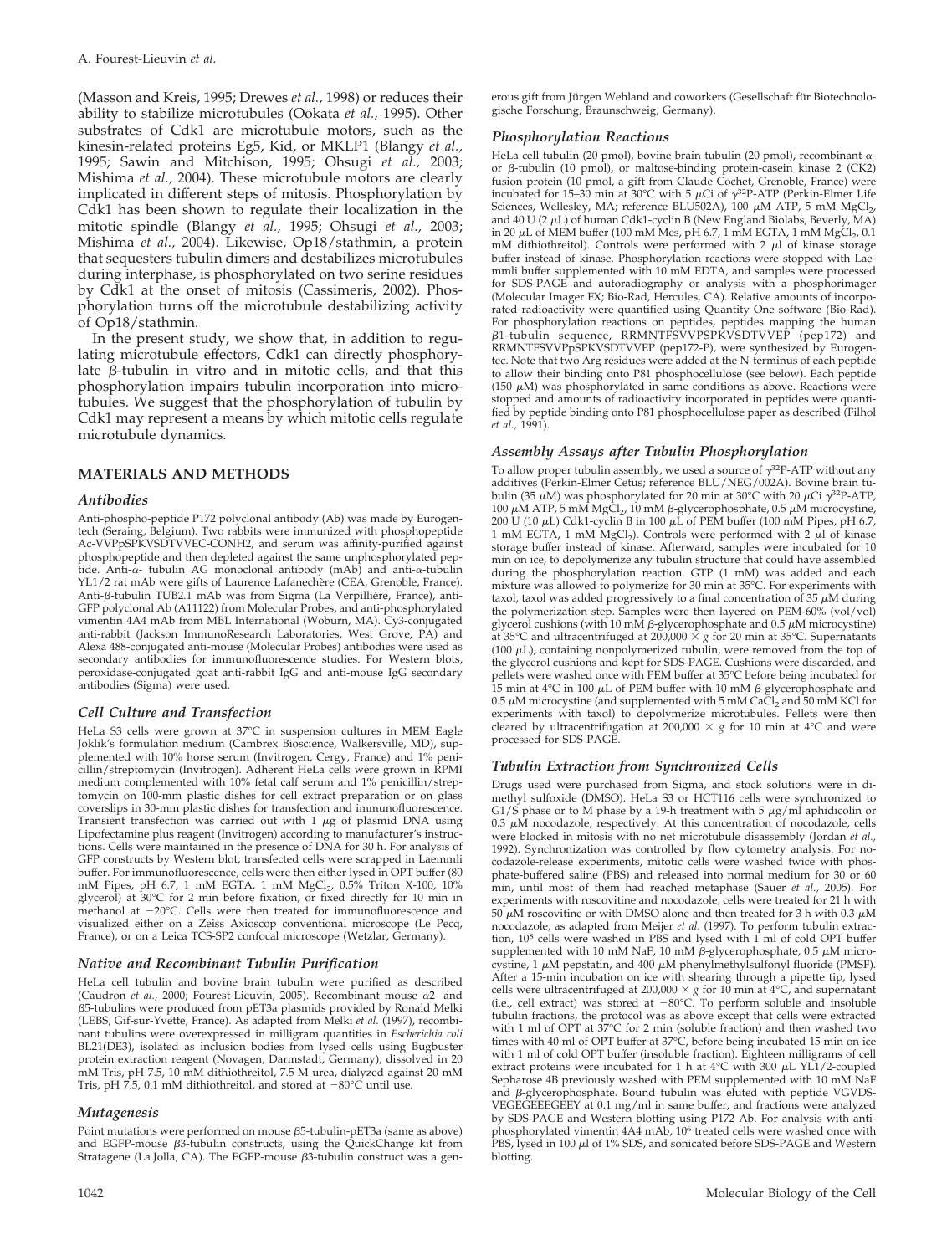#### *Incubation of Blotted Recombinant Tubulins with Mitotic Cell Extracts*

Equal amounts of wild-type (WT) and S172A recombinant  $\beta$ -tubulins were processed for SDS-PAGE and transferred onto nitrocellulose membranes. Membranes were saturated overnight at 37°C in PBS plus 5% Tween-20 and 2% gelatin and were washed twice with kinase buffer (see below) before incubation with extracts. Mitotic cell extracts with kinase activity were performed as adapted from Matsumoto-Taniura *et al.* (1996): Nocodazole-arrested cells were washed twice with PBS and were then homogenized in a Dounce grinder with two volumes of kinase buffer (50 mM Tris-HCl, pH 7.5, 10 mM  $MgCl<sub>2</sub>$ , 1 mM EGTA, 2 mM dithiothreitol, 0.01% Brij 35, 0.5  $\mu$ M microcystine, 1  $\mu$ M pepstatin, and 400  $\mu$ M PMSF). Extracts were ultracentrifuged at 250,000  $\times$  *g* for 15 min at 4°C and were supplemented with 1 mM ATP and 5 mM  $MgCl<sub>2</sub>$  just before incubation for 30 min at 37°C with tubulin-blotted and -saturated membranes. Membranes were then washed 20 min in PBS-0.5 M NaCl, 20 min in stripping buffer (0.75% glycine, 0.1% Nodinet-P40, 1% SDS, pH 2.2) and washed three times in PBS-0.1% Tween. All washings were performed in the presence of 10 mM NaF and 10 mM --glycerophosphate. Membranes were finally immunoblotted with P172 Ab.

#### *Evaluation of the Proportion of Phosphorylated Tubulin in Mitotic Cell Extracts*

Purified bovine brain tubulin was phosphorylated in vitro with Cdk1 in the presence of  $\gamma^{32}P$ -ATP as described in *Phosphorylation Reactions* (see above). The stoichiometry of transferred ATP per mole of  $\beta$ -tubulin was calculated after SDS-PAGE using a phosphorimager and Quantity One software (Bio-Rad). In parallel, aliquots from the same phosphorylation reaction were blotted together with tubulin from mitotic cell extracts. The blot was stained with Ponceau red and then incubated with the P172 Ab. The quantity of cell extract tubulin was evaluated from the Ponceau red staining by comparison with the known amounts of bovine brain tubulin, using Quantity One software. Likewise, the P172 signal was quantified. With the in vitro-phosphorylated tubulin, it was possible to link the ratio [P172 staining/amount of tubulin] to a stoichiometry of phosphorylation. Therefore, it was possible to calculate the approximate stoichiometry of phosphorylation in mitotic cells from the ratio [P172 staining/amount of tubulin] for mitotic cell extract tubulin.

#### **RESULTS**

#### *In Vitro Phosphorylation of β-Tubulin by Cdk1*

We have previously shown that Cdk1 induces the destabilization of microtubule networks when added on lysed mammalian cells in culture (Lieuvin *et al.,* 1994). Subsequently, we have designed a method for the isolation, in biochemical quantities, of proteins associated with HeLa cell microtubules (Fourest-Lieuvin, 2005). In a survey of Cdk1 substrates in these cell extracts, we identified a band comigrating with tubulin (unpublished data).

To test directly whether Cdk1 could phosphorylate tubulin, we incubated purified HeLa cell tubulin with or without the human Cdk1-cyclin B1 complex (referred below as Cdk1), in the presence of  $\gamma^{32}P$ -ATP. Results showed a phosphorylation of  $\beta$ -tubulin (Figure 1A). In the same manner, bovine brain β-tubulin was phosphorylated by Cdk1 (see for example, Figure 6A). An additional phosphorylated peptide was observed above  $\beta$ -tubulin (Figure 1A), not comigrating with  $\alpha$ -tubulin but apparently corresponding to cyclin B1, which is a known substrate for Cdk1 (Labbé *et al.*, 1989). To test directly whether  $\beta$ -tubulin, and not  $\alpha$ -tubulin, was a Cdk1 substrate, we incubated purified recombinant  $\beta$ - and  $\alpha$ -tubulins with Cdk1. As a positive control, we included a recombinant form of protein kinase CK2, which is a wellestablished substrate for Cdk1 in vitro and in vivo (Mulner-Lorillon *et al.,* 1990; Litchfield *et al.,* 1992; Bosc *et al.,* 1995). Both CK2 and  $\beta$ -tubulin were phosphorylated by Cdk1 at similar levels, whereas  $\alpha$ -tubulin was not phosphorylated (Figure 1B, right panel). These results indicate that  $\beta$ -tubulin, not  $\alpha$ -tubulin, is a bona fide Cdk1 substrate in vitro.



**Figure 1.** Cdk1 phosphorylates native and recombinant  $\beta$ -tubulin in vitro. (A) Purified HeLa cell tubulin was incubated in the presence of  $\gamma^{32}P$ -ATP either with (+) or without (-) Cdk1-cyclin B. Samples were then processed for SDS-PAGE (top) and analyzed by autoradiography (bottom). (B) Maltose-binding protein-CK2 fusion protein, recombinant β-tubulin, and recombinant  $\alpha$ -tubulin were incubated with Cdk1-cyclin B in the presence of  $\gamma^{32}P$ -ATP. Samples were processed for SDS-PAGE (left) and analyzed with a phosphorimager (PI, right).

#### *Determination of the Cdk1 Phosphorylation Site in -Tubulin Sequence*

Analysis of  $\beta$ -tubulin sequences of diverse origins revealed the presence of two putative sites for phosphorylation by Cdk1. One site,  $S_{172}$ PK, was a good candidate for phosphorylation by Cdk1 (Holmes and Solomon, 1996). This site is conserved among  $\beta$ -tubulin genes of different species, from the yeast *Saccharomyces cerevisiae* to humans (Figure 2A). It is also conserved between human  $\beta$ -tubulin isoforms. The other putative site,  $T_{219}P$ , is very short and less conserved (Figure 2A).

To test whether the  $S_{172}$ PK site could indeed be phosphorylated by Cdk1, we tested two synthetic peptides containing this site, pep172 and pep172-P. These peptides matched the human  $\beta$ 1- tubulin sequence and were indistinguishable, except that a phosphate was incorporated at the Ser 172 residue of pep172-P. When incubated with Cdk1 and  $\gamma^{32}P$ -ATP, pep172 incorporated large amounts of radioactivity, whereas pep172-P did not (Figure 2B). This experiment indicates that the  $S_{172}$ PK site, and no other amino-acid in pep172, can be phosphorylated by Cdk1.

To test whether the  $S_{172}$ PK site was the preferred phosphorylation site in  $\beta$ -tubulin, we performed point mutations in recombinant  $\beta$ -tubulin. S172A and T219A point mutants and a S172A/T219A double mutant were assayed for phosphorylation by Cdk1 along with WT  $\beta$ -tubulin (Figure 2C). The S172A point mutation strongly inhibited the phosphorylation of β-tubulin by Cdk1 (Figure 2C, lane 6), whereas the T219A point mutation did not (Figure 2C, lane 7). Phosphorylation was also inhibited in the case of the double mutant (Figure 2C, lane 8). These results indicate that the  $S_{172}$ PK site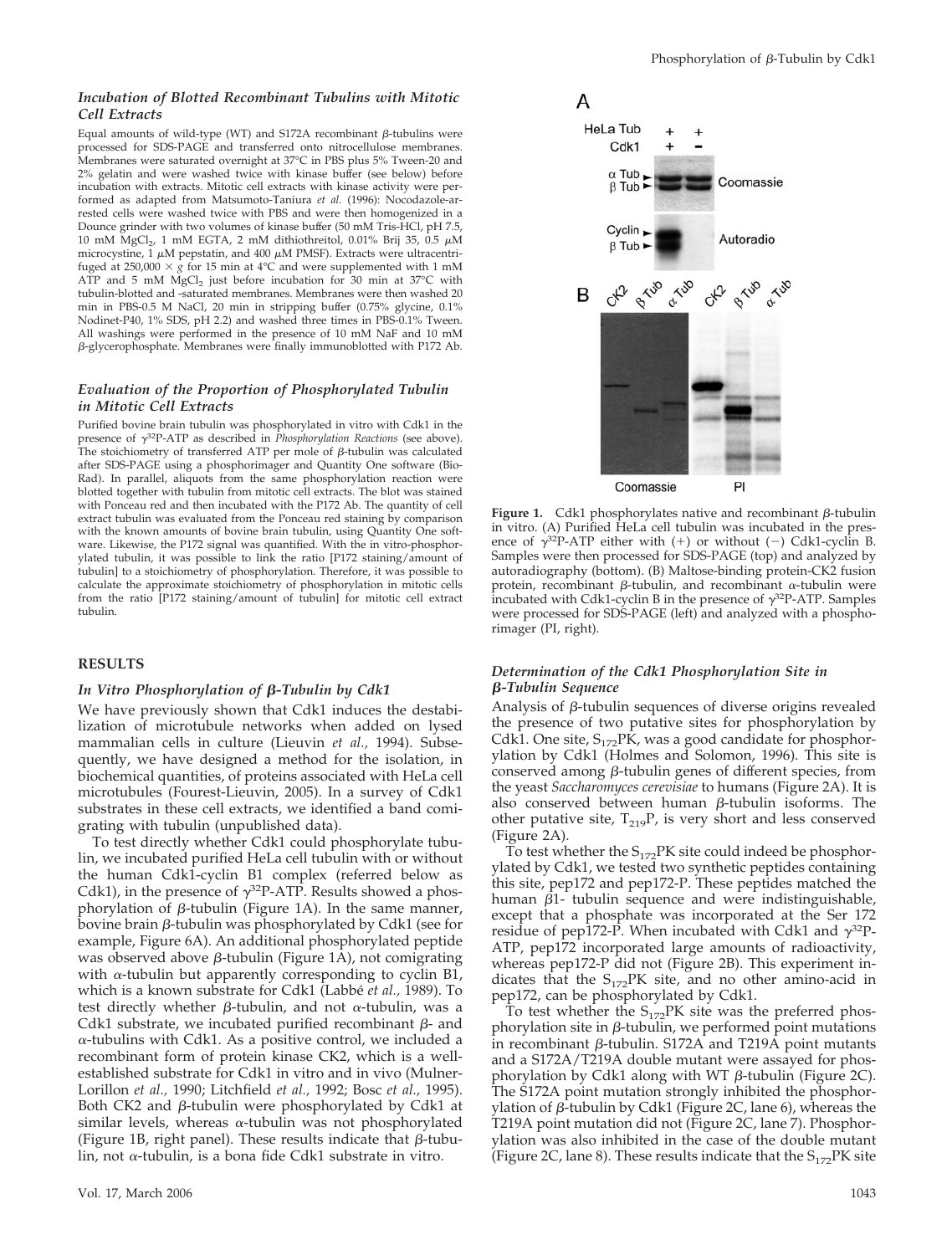

**Figure 2.** Cdk1 phosphorylates  $\beta$ -tubulin on the serine 172 residue. (A) The sequence of human  $\beta$ 1-tubulin (accession number PO7436 in NCBI protein database) from residues 161–190 and 204–233 was aligned with β-tubulin sequences of other organisms, using the software ClustalW (Infobiogen, Evry, France). Conserved residues are shown on a gray background,  $S_{172}$ PK and  $T_{219}$ P sites are in bold, and T5 loop is underlined. (B) Each of two synthetic peptides, matching human β1-tubulin sequence from residue 164 to residue 182, were incubated with Cdk1-cyclin B and  $\gamma^{32}P$ -ATP. One peptide, pep172-P, was synthesized with a phosphate on Ser172. As a control, a mixture of the two peptides was incubated with  $\gamma^{32}P$ -ATP but without Cdk1. After incubation, incorporated radioactivity in each peptide was counted. (C) Wild-type (WT) or point-mutated recombinant  $\beta$ -tubulins were incubated in the presence of  $\gamma^{32}P$ -ATP with (lanes 5–8) or without (lanes 1–4) Cdk1-cyclin B. Mutants tested were as follows: Ser172 to Ala (S172A) β-tubulin (lanes 2 and 6), Thr219 to Ala (T219A) β-tubulin (lanes 3 and 7), and S172A/T219A double-mutated β-tubulin (lanes 4 and 8). After incubation, samples were processed for SDS-PAGE (top) and analyzed with a phosphorimager (bottom).

is the main Cdk1 phosphorylation site in recombinant  $\beta$ -tubulin.

#### *Anti-Phospho-Peptide P172 Antibody*

To study β-tubulin phosphorylation in cells, an anti-phospho-peptide polyclonal Ab directed against the phosphorylated S<sub>172</sub>PK site was raised (P172 Ab; see *Materials and Methods*). We first tested whether the P172 Ab was specific for phosphorylated tubulin, compared with unphosphorylated tubulin, using both recombinant  $\beta$ -tubulin and bovine brain tubulin. Western blot analysis showed that P172 Ab reacted with β-tubulin phosphorylated by Cdk1 (Figure 3A, lanes 1 and 3), not with unphosphorylated tubulin (Figure 3A, lanes 2 and 4). To test whether the P172 Ab was specific of the phosphorylated Ser172 residue on  $\beta$ -tubulin, we tested the antibody on recombinant  $\beta$ -tubulin point mutants incubated or not with Cdk1. Results showed that only mutants with phosphorylated Ser172 residue reacted with the antibody (Figure 3B, lanes 5 and 7). We conclude that the P172 Ab reacts specifically with phosphorylated Ser 172, when tubulin is exposed to active Cdk1.

#### *Phosphorylation on Ser 172 of β-Tubulin in Mitotic Cells*

To examine the  $\beta$ -tubulin phosphorylation status in interphase or mitotic cells, we used cell extracts from aphidicolinor nocodazole-arrested HeLa S3 cells, respectively. The

phospho-specific P172 Ab was blotted on affinity-purified tubulin from these cell extracts. Tubulin from nocodazolearrested cells was distinctly labeled with P172 Ab, whereas tubulin extracted from cells arrested in G1/S using aphidicolin yielded a barely detectable signal (Figure 4A, bottom panel). The low concentration of nocodazole used in these experiments has been shown to block microtubule dynamics (Jordan *et al.,* 1992). To test whether anomalies in spindle dynamics could interfere with tubulin phosphorylation, nocodazole-arrested cells were released into fresh medium for 30 and 60 min to allow recovery of spindle functionality before extraction (Sauer *et al.,* 2005). The extent of tubulin phosphorylation was comparable in nocodazole-released cell extracts as in nocodazole-arrested cell extracts (Figure 4A). Similar results were obtained for adherent HeLa or HCT116 cells (unpublished data). When cells were pretreated with roscovitine, an inhibitor of Cdk1 (Meijer *et al.,* 1997), before exposure to nocodazole, the P172 Ab signal was strongly diminished on immunoblots (Figure 4B, middle panel). These results were consistent with  $\beta$ -tubulin being phosphorylated by Cdk1 in mitotic cells, but did not preclude the possibility that  $\beta$ -tubulin was phosphorylated by another kinase at a site cross-reacting with the P172 Ab. To test this possibility, equal amounts of WT and S172A purified recombinant  $\beta$ -tubulins were transferred onto nitrocellulose membranes, which were incubated with mitotic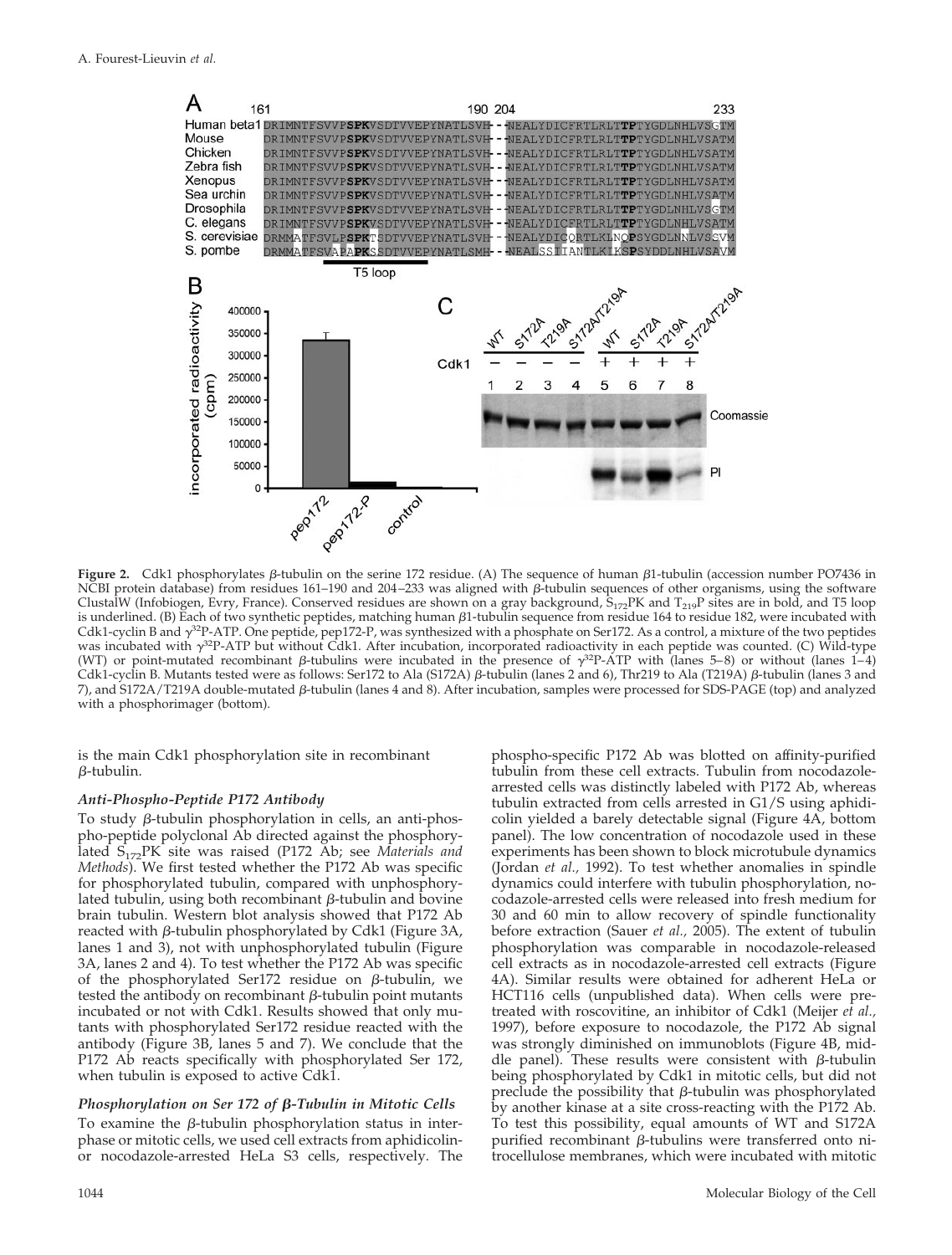

**Figure 3.** The anti-phospho-peptide  $P172$  Ab is specific of  $\beta$ -tubulin phosphorylated by Cdk1 in vitro. (A) Recombinant  $\beta$ -tubulin (lanes 1 and 2) and native bovine brain tubulin (lanes 3 and 4) were incubated in the presence of nonradioactive ATP, either with (lanes 1 and 3) or without (lanes 2 and 4) Cdk1-cyclin B. Samples were then processed for Western blotting with P172 Ab (bottom). Ponceau red staining is shown. (B) Wild-type (WT) or point-mutant recombinant  $\beta$ -tubulins were incubated in the presence of ATP with (lanes 5–8) or without (lanes 1–4) Cdk1-cyclin B.  $\beta$ -tubulin mutants tested were as in Figure 2. After incubation, samples were processed for Western blotting with P172 Ab.

cell extracts at  $37^{\circ}$ C in the presence of ATP and MgCl<sub>2</sub> to activate mitotic kinases. Membranes were then washed and immunoblotted with P172 Ab (Figure 4C). WT  $\beta$ -tubulin reacted strongly with P172 Ab after phosphorylation by mitotic extracts, whereas S172A β-tubulin did not. This showed that P172 Ab was specific of the phosphorylated Ser172 in  $\beta$ -tubulin, even when tubulin was exposed to a panel of mitotic kinases. Taken together, all these experiments demonstrate that  $\beta$ -tubulin is phosphorylated on Ser172 in mitotic cells, presumably by Cdk1 itself.

We then evaluated the proportion of phosphorylated tubulin versus total tubulin in mitotic cell extracts (see *Materials and Methods*). This evaluation indicated that phosphorylated tubulin represented  $\sim 0.2-0.5\%$  of the total tubulin in M-phase extracts.

#### *Localization of Phosphorylated Tubulin in Cells*

We used both immunofluorescence microscopy and cell fractionation to localize phosphorylated  $\beta$ -tubulin. In immunofluorescence studies, adherent HeLa cells were either labeled with P172 Ab alone (unpublished data) or sequentially double-labeled with P172 Ab and anti-β-tubulin TUB2.1 mAb (Figure 5, A and B). The P172 Ab stained mitotic cells, from metaphase to telophase, but not interphase cells (Figure 5A). Microtubule structures such as spindles or midbodies in mitotic cells were not labeled, as assessed by confocal microscopy analysis (Figure 5B). The P172 labeling was the same with single stain, in every cell type tested (Rat 2, MDCK, and HCT116 cells), whatever the method of fixation used. The P172 Ab may recognize other phospho-proteins than tubulin in whole mitotic cells, but, conservatively, our results demonstrate an absence of detectable incorporation of phosphorylated tubulin in microtubules in cells.



Figure 4.  $\beta$ -tubulin is phosphorylated on Ser172 in M-phase cell extracts. (A) HeLa S3 cells were arrested in G1/S using aphidicolin (Aphi), or in M-phase using nocodazole (Noc), or released for 30 or 60 min from the nocodazole block. Tubulin was isolated from these cells and processed for Western blotting with P172 Ab (bottom panel). Ponceau red staining of the blot is shown (top panel). (B) HeLa S3 cells were treated or not with roscovitine before nocodazole exposure. Tubulin was isolated from these cells and processed for Western blotting with P172 Ab (middle panel). Ponceau red staining of the blot is shown (top panel). As a control, total extracts from the same cells were blotted with 4A4 mAb, which specifically recognizes a Cdk1-phosphorylated vimentin site (bottom panel; Meijer *et al.,* 1997). (C) Equal quantities of WT and S172A recombinant β-tubulins were transferred onto nitrocellulose after SDS-PAGE. A Ponceau staining was performed to control transfer (top panel). The nitrocellulose membrane was incubated at 37°C with mitotic cell extracts supplemented with ATP and MgCl<sub>2</sub>. The membrane was then thoroughly washed before immunoblotting with P172 Ab (bottom panel).

To substantiate this conclusion, we analyzed the soluble (corresponding to the free tubulin) and the insoluble (corresponding to microtubules) tubulin fractions from nocodazole-arrested HeLa S3 cells, by Western blotting with P172 Ab. Results showed that free tubulin was much more labeled by P172 Ab than polymerized tubulin (Figure 5C). A semiquantification of the P172 signal showed that  $\sim$ 77% of the phospho-tubulin was in the free tubulin pool (Figure 5D).

Taken together, these results indicate that the bulk of phosphorylated tubulin remains unpolymerized in mitotic cells.

#### *Assembly Properties of Phosphorylated Tubulin*

To test the effect of phosphorylation on tubulin polymerization directly, we performed in vitro experiments. Bovine brain tubulin was phosphorylated or not with Cdk1 in the presence of  $\gamma^{32}P$ -ATP and then allowed to polymerize (see *Materials and Methods*). After polymerization, samples were centrifuged to separate microtubule pellets from unpolymerized tubulin. Supernatants and pellets were analyzed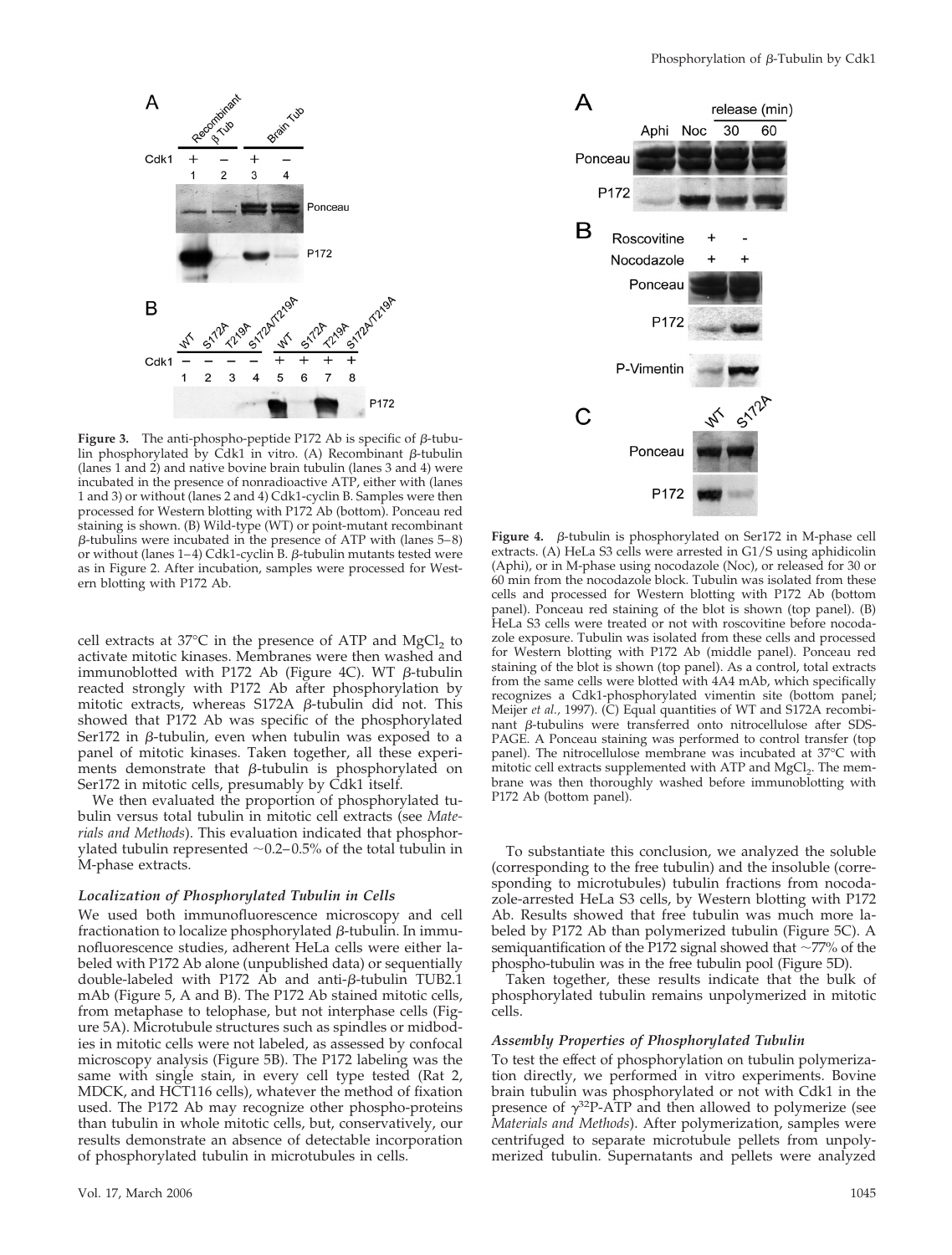

both with a phosphorimager (PI) and by Western blotting with P172 Ab (Figure 6A). Results showed that the bulk (58%) of total tubulin was in pellets (Figure 6A, lane 4 of Coomassie and Ponceau panels, and Figure 6C, top panel, taxol histograms). In contrast, the majority (81%) of phospho-tubulin was present in the supernatant and thus was unpolymerized (Figure 6A, lane 3 of PI and P172 panels, and Figure  $6C$ , bottom panel,  $-$  taxol histograms).

The poor incorporation of phosphorylated tubulin in microtubules could reflect either an impairment of tubulin polymerization by phosphorylation or the presence of a large proportion of denatured tubulin among phospho-tubulin molecules. To test these possibilities, taxol was added in tubulin samples during the polymerization reaction, to increase total tubulin polymerization. Taxol addition induced an increase in the quantity of phosphorylated tubulin in the microtubule pellet (Figure 6B, P172 panel), which amounted to  $~63\%$  of total phospho-tubulin (Figure 6C, bottom panel,  $+$  taxol histograms). These experiments indicate that the bulk of phospho-tubulin is not denatured but has an impaired polymerization capacity.

#### *Behavior of EGFP-* $\beta$ *-Tubulin*<sup>S172A</sup> and *EGFP--TubulinS172D/E Mutants in Cells*

To test whether, in cells as in vitro, phosphorylation of tubulin on Ser172 is sufficient to impair tubulin polymerization, we examined the incorporation, in cell microtubules, of **Figure 5.** P172 Ab stains mitotic cells, but phosphorylated tubulin is not detected in the microtubules of mitotic cells. (A) Adherent HeLa cells were double-stained with P172 Ab (left) and with anti-β-tubulin TUB 2.1 mAb (middle). DNA was stained with Hoechst 33258 (right). Pictures were taken on a conventional fluorescence microscope. (B) Adherent HeLa cells were labeled as in A and analyzed on a confocal microscope. Stacked images were merged (right). Bars, 20  $\mu$ m. (C) HeLa S3 cells were arrested in M-phase with nocodazole, and the free tubulin fraction and the polymerized tubulin fraction (corresponding to microtubules in cells) were extracted. These two fractions were analyzed by Western blotting with P172 Ab (bottom). Ponceau red staining of the blot is shown (top). (D) Semiquantification of the phosphotubulin in the free and polymerized tubulin fractions. For each tubulin fraction, quantities of phospho-tubulin (P172 staining relative to Ponceau staining) were evaluated and results are given as percentages of total phosphotubulin (free  $+$  polymerized).

various EGFP-tubulin mutants. These mutants mimicked either unphosphorylated tubulin (S172A mutation) or phosphorylated tubulin (S172E or S172D mutations). The WT and mutant constructs were transfected into adherent HeLa cells. Each of the constructs was expressed full-length as assessed in a control experiment (Supplementary Data, Figure S1A). After transfection, cells were either fixed directly (Figure 7A) or lysed before fixation to improve the visualization of microtubules (Figure 7B). Whole cells and lysed cells were either stained only with anti-GFP Ab (unpublished data), or double-stained with anti-GFP Ab and with anti- $\alpha$ -tubulin mAb (Figure 7).

When cells were not lysed before fixation, a GFP staining was observed in the cytoplasm of transfected cells, for every construct tested. However, it was very difficult to distinguish microtubules against the fluorescent background, probably because HeLa cells are not very flat (Figure 7A). When cells were lysed before fixation, we observed a colocalization of GFP staining with the  $\alpha$ -tubulin staining in the case of cells transfected with EGFP- $\beta$ -tubulin<sup>WT</sup> (Figure 7B, left panels). Concerning EGFP-β-tubulin<sup>S172A</sup>, a colocalization of the GFP staining with microtubules, although less extensive than in the case of the WT protein, was also evident (Figure 7B, middle panels). In contrast, when cells were transfected with either EGFP- $\beta$ -tubulin<sup>S172E</sup> (unpublished data) or EGFP-β-tubulin<sup>S172D</sup> (Figure 7B, right panels), no GFP staining was observed on microtubules after cell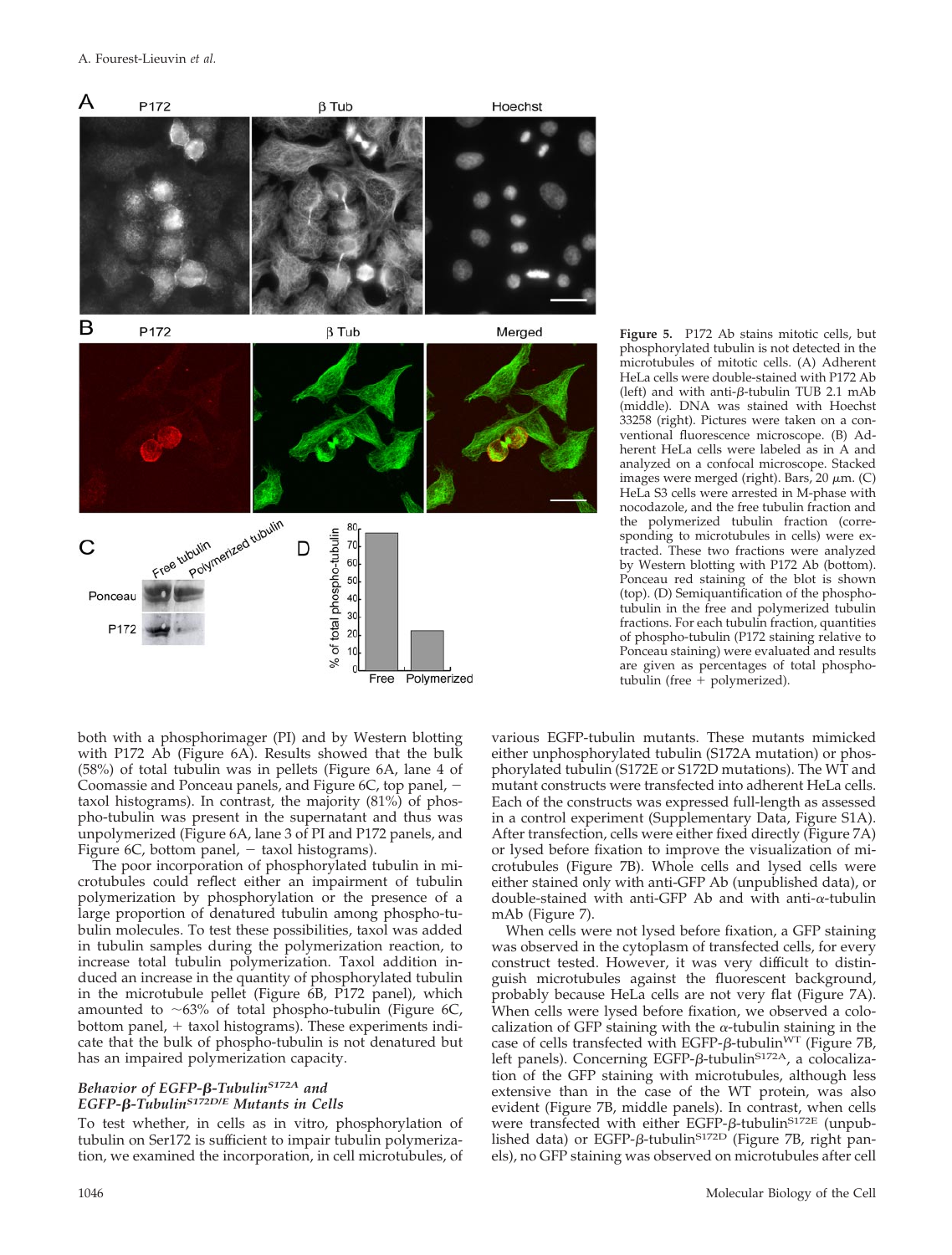

**Figure 6.** Tubulin phosphorylated in vitro by Cdk1 incorporates very poorly into microtubules. (A) Bovine brain tubulin was incubated in the presence of  $\gamma^3$ P-ATP with (lanes 3 and 4) or without (lanes 1 and 2) Cdk1-cyclin B. Afterward, tubulin was allowed to polymerize and centrifuged to separate microtubule pellet (P) from unpolymerized tubulin (S). Equal volumes of each sample were processed for SDS-PAGE and were either Coomassie stained and analyzed with a phosphorimager (PI) or blotted with P172 Ab (bottom). Ponceau red staining of the blot is shown. (B) Same experiment as in A, except that the polymerization step was done in the presence of taxol.  $(\hat{C})$  Semiquantification of the proportions of tubulin (as visualized by Ponceau red staining) and of phosphotubulin (visualized by P172 Ab staining) in supernatants (S) and pellets (P) of experiments done with or without taxol during the polymerization step. Results are given as percentages either of total tubulin  $(S+P,$ top panel) or of total phospho-tubulin  $(S+P)$ , bottom panel).

lysis. Hence, EGFP-β-tubulin<sup>S172E</sup> and EGFP-β-tubulin<sup>S172D</sup> proteins, which mimic phosphorylated tubulin, appeared unable to incorporate into microtubules. In control experiments, EGFP- $\beta$ -tubulin<sup>S172D</sup> protein coimmunoprecipitated with  $\alpha$ -tubulin, indicating that mutant  $\beta$ -tubulin was present as tubulin dimers in cells (Supplementary Data, Figure S1B). Taken together, these data are consistent with an impairment of the polymerization capacity of tubulin by phosphate addition on Ser172.

#### *Localization of the Cdk1 Phosphorylation Site in the Tubulin 3-D Structure*

In an attempt to explain why phosphorylation of  $\beta$ -tubulin by Cdk1 may inhibit polymerization, we looked at the position of Ser172 in the 3-D structure of the tubulin. This serine residue lies in the T5 loop of  $\beta$ -tubulin, which is near the ribose of the GDP or GTP nucleotide (Figure 8A). Additionally, this loop is at the interface between two tubulin dimers within a protofilament (Lowe *et al.,* 2001). We also modeled a phosphoserine at position 172 in the tubulin structure using the graphics package TURBO-FRODO (Roussel and Cambillau, 1991), to examine the possible incidence of a phosphate group on the binding of the GDP/ GTP nucleotide. As shown in our model (Figure 8B), the presence of a bulky negatively charged phosphate group could induce modifications in the nucleotide-binding area that may impair GDP/GTP binding and turnover, thereby impairing tubulin assembly.

#### **DISCUSSION**

In this study, we find that Cdk1 can phosphorylate  $\beta$ -tubulin. We provide evidence that tubulin phosphorylation by Cdk1 occurs in mitotic mammalian cells and impairs tubulin incorporation into microtubules both in cells and in vitro. It is known that protein phosphatases and kinases affect the overall dynamic properties of cellular microtubules during interphase as well as mitosis (Verde *et al.,* 1990; Lieuvin *et al.,* 1994; Yoshida *et al.,* 2003; Schaar *et al.,* 2004; Trinczek *et al.,* 2004). However, the literature stipulates that kinases and phosphatases act through the phosphorylation/dephosphorylation of effector proteins associated with microtubules or with tubulin. In this context, our findings are new, showing a direct interplay between a kinase and tubulin, not mediated by an associated effector.

We find that phosphorylation by Cdk1 mainly occurs on the Ser172 residue of  $\beta$ -tubulin. In the 3-D structure of  $\beta$ -tubulin, the Ser172 residue is located in the T5 loop, which binds the ribose of GDP or GTP, at the exchangeable nucleotide binding site of tubulin (Hesse *et al.,* 1987; Lowe *et al.,* 2001). As shown in our model (Figure 8B), addition of a phosphate group to Ser172 can interfere with nucleotide binding. Nucleotide binding and exchange are important for tubulin assembly, and interference with nucleotide affinity or binding kinetics could logically be involved in the observed inhibition of tubulin assembly capacity by Ser172 phosphorylation. Additionally, residues in the T5 loop are involved in contacts between dimers along protofilaments (Lowe *et al.,* 2001) and modification of these contacts in phosphorylated tubulin might also perturb tubulin assembly. A comprehensive study of the mechanism(s) through which phosphorylation affects tubulin assembly will require biochemical amounts of isolated phosphorylated tubulin.

Our finding that phosphorylation inhibits tubulin polymerization is consistent with previous observations of microtubule disassembly in cells injected with large amounts of Cdk1 or in lysed cells incubated with Cdk1 (Lamb *et al.,* 1990; Lieuvin *et al.*, 1994). However, we find that  $\langle 1\% \rangle$  of total tubulin is phosphorylated in mitotic cells, and this raises questions concerning the mechanisms through which such a low stoichiometry of tubulin phosphorylation could influence microtubule dynamics.

One possibility is that phosphorylated tubulin interacts with microtubule plus ends in cells. In a mitotic cell, considering that polymerized tubulin represents  $\sim$  50% of total tubulin, and based on an average microtubule length of 5 m and on a tubulin dimer size of 8 nm (Caudron *et al.,* 2002), the ratio of the number of microtubule plus ends to the number of microtubule dimers is  $\sim$ 1/16,000. For a stoichiometry of phosphorylated tubulin/total tubulin of 0.2% (20 phosphorylated dimers vs. 10,000 dimers), there is a 30-fold excess of phosphorylated tubulin dimers compared with microtubule plus ends. Additionally, Cdk1 may be specifically targeted to microtubule plus ends. For instance, in the yeast *S. cerevisiae*, the Cdk1–mitotic cyclin Clb4 complex has been found to be localized to the plus ends of astral microtubules by the protein Kar9, which is related to the mammalian tumor suppressor *adenomatous polyposis coli* (APC; Maekawa *et al.,* 2003; Maekawa and Schiebel, 2004). In *clb4* yeast cells, astral microtubule dynamics are altered, showing a moderate increase of growth and shrinkage rates (Maekawa and Schiebel, 2004). Maybe Cdk1 localization mechanisms exist in higher eukaryotic cells. Indeed, in mammalian cells, a subpopulation of Cdk1 is associated with spindles (Bailly *et al.,* 1989; Riabowol *et al.,* 1989; Rattner *et al.,* 1990; Andreassen and Margolis, 1994). The Cdc14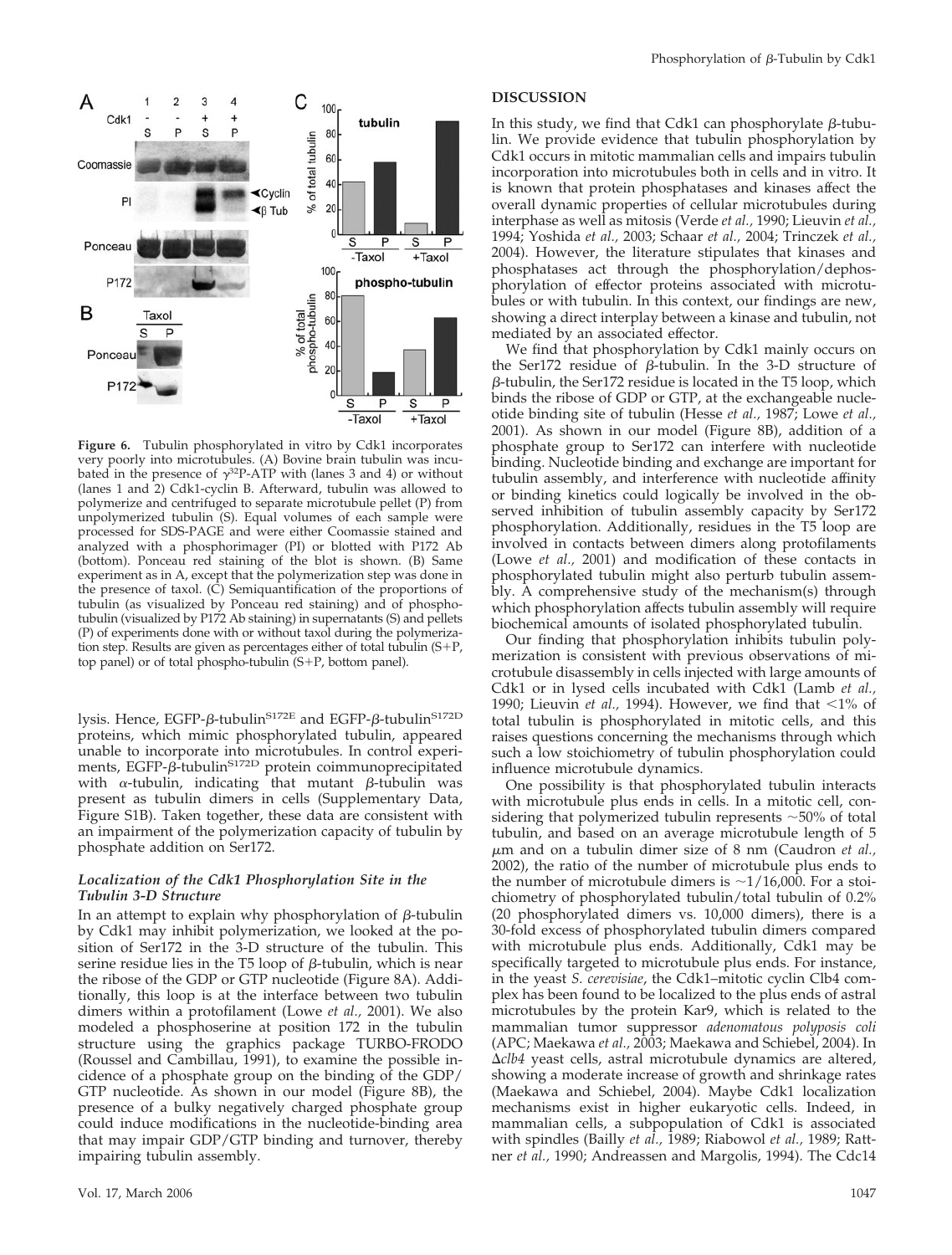

Figure 7. Transfected EGFP-ß-tubulin<sup>s172D</sup> remains soluble, whereas EGFP-ß-tubulin<sup>WT</sup> and EGFP-ß-tubulin<sup>s172A</sup> colocalize with microtubules. Adherent HeLa cells were transfected with EGFP-β-tubulin<sup>WT</sup>, EGFP-β-tubulin<sup>S172A</sup>, or EGFP-β-tubulin<sup>S172D</sup>. Cells were either fixed directly (A) or lysed before fixation (B). Whole cells and lysed cells were double-stained with GFP Ab and  $\alpha$ -tubulin AG mAb. In the case of EGFP-ß-tubulin<sup>s172D</sup> (B, right panel), the GFP staining had been overexposed to visualize lysed transfected cells. The data presented here are representative of an analysis of 100 transfected cells from three independent experiments. Bars, 20  $\mu$ m.

phosphatase also associates with spindles and is essential for microtubule bundling and stabilization during anaphase and exit from mitosis (Cho *et al.,* 2005; Higuchi and Uhlmann, 2005). Therefore, it would be of great interest to examine whether phosphorylated tubulin is a substrate for Cdc14.

Phosphorylated tubulin at microtubule ends could conceivably affect microtubule dynamics. In previous studies, Verde *et al.* (1990) reported that Cdk1 had no effect on pure

tubulin polymerization on isolated centrosomes. A requirement for APC or for other factors capable of targeting Cdk1 at microtubule plus ends may account for this negative result.

Because the  $S_{172}$ PK site and the T5 loop are both very well conserved in evolution and are present in the yeast *S. cerevisiae* (Figure 2A), yeast genetics should provide powerful tools to investigate the effects of tubulin Ser172 phosphorylation on the cell cycle and on microtubule dynamics.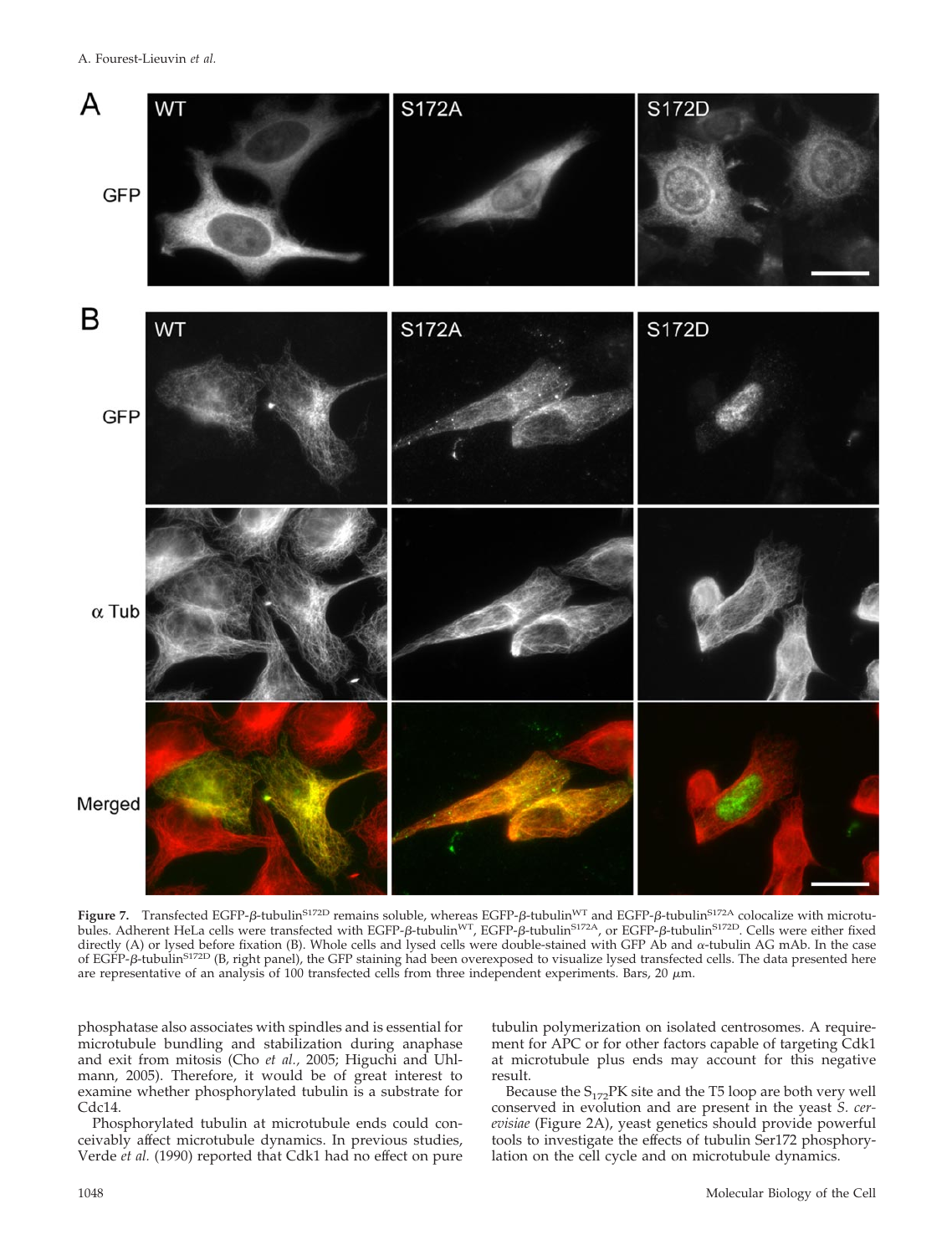

**Figure 8.** Ser172 is located near the nucleotide in  $\beta$ -tubulin, and phosphorylated Ser172 might interfere with GTP/GDP binding and turnover. (A) Localization of the Ser172 residue in the 3-D structure of the tubulin heterodimer (accession number PDB#1JFF, Lowe *et al.*, 2001). Note that Ser172 is numbered Ser174 in PDB#1JFF. The serine residue is in red, the GDP nucleotide in  $\beta$ -tubulin is in green, and the GTP nucleotide in  $\alpha$ -tubulin is in yellow. (B) Modeling of a phosphoserine (P-Ser) at the position 172, using the graphics package TURBO-FRODO. Some of the possible interferences between the phosphate group and the ribose of GDP are depicted with blue dotted lines.

#### **ACKNOWLEDGMENTS**

We thank Bernard Eddé and Mathilde Louwagie for their help in preliminary experiments and Ronald Melki, Claude Cochet, and Jürgen Wehland for providing plasmids and purified proteins. We are most grateful to Richard H. Wade for helpful discussions and to Bernard Eddé and Robert L. Margolis for critical reading of this manuscript. I.G.-S. was supported by the European Union Quality of Life Integrated Project SPINE (Structural Proteomics in Europe; contract no. QLG2-CT-2002-00988), and L.P. by the Fondation pour la Recherche Médicale. This work was supported by a grant from La Ligue Nationale Contre le Cancer to D.J.

#### **REFERENCES**

Andersen, S. S. (1999). Balanced regulation of microtubule dynamics during the cell cycle: a contemporary view. Bioessays *21*, 53–60.

Andersen, S. S. (2000). Spindle assembly and the art of regulating microtubule dynamics by MAPs and Stathmin/Op18. Trends Cell Biol. *10*, 261–267.

Andreassen, P. R., and Margolis, R. L. (1994). Microtubule dependency of p34cdc2 inactivation and mitotic exit in mammalian cells. J. Cell Biol. *127*, 789–802.

Bailly, E., Doree, M., Nurse, P., and Bornens, M. (1989). p34cdc2 is located in both nucleus and cytoplasm; part is centrosomally associated at G2/M and enters vesicles at anaphase. EMBO J. *8*, 3985–3995.

Blangy, A., Lane, H. A., d'Herin, P., Harper, M., Kress, M., and Nigg, E. A. (1995). Phosphorylation by p34cdc2 regulates spindle association of human Eg5, a kinesin-related motor essential for bipolar spindle formation in vivo. Cell *83*, 1159–1169.

Bosc, D. G., Slominski, E., Sichler, C., and Litchfield, D. W. (1995). Phosphorylation of casein kinase II by p34cdc2. Identification of phosphorylation sites using phosphorylation site mutants in vitro. J. Biol. Chem. *270*, 25872–25878.

Carazo-Salas, R. E., Gruss, O. J., Mattaj, I. W., and Karsenti, E. (2001). Ran-GTP coordinates regulation of microtubule nucleation and dynamics during mitotic-spindle assembly. Nat. Cell Biol. *3*, 228–234.

Cassimeris, L. (2002). The oncoprotein 18/stathmin family of microtubule destabilizers. Curr. Opin. Cell Biol. *14*, 18–24.

Caudron, N., Arnal, I., Buhler, E., Job, D., and Valiron, O. (2002). Microtubule nucleation from stable tubulin oligomers. J. Biol. Chem. *277*, 50973–50979.

Vol. 17, March 2006 1049

Caudron, N., Valiron, O., Usson, Y., Valiron, P., and Job, D. (2000). A reassessment of the factors affecting microtubule assembly and disassembly in vitro. J. Mol. Biol. *297*, 211–220.

Charrasse, S., Lorca, T., Doree, M., and Larroque, C. (2000). The *Xenopus* XMAP215 and its human homologue TOG proteins interact with cyclin B1 to target p34cdc2 to microtubules during mitosis. Exp. Cell Res. *254*, 249–256.

Cho, H. P., Liu, Y., Gomez, M., Dunlap, J., Tyers, M., and Wang, Y. (2005). The dual-specificity phosphatase CDC14B bundles and stabilizes microtubules. Mol. Cell. Biol. *25*, 4541–4551.

Drewes, G., Ebneth, A., and Mandelkow, E. M. (1998). MAPs, MARKs and microtubule dynamics. Trends Biochem. Sci. *23*, 307–311.

Filhol, O., Cochet, C., Wedegaertner, P., Gill, G. N., and Chambaz, E. M. (1991). Coexpression of both  $\alpha$ - and beta subunits is required for assembly of regulated casein kinase II. Biochemistry *30*, 11133–11140.

Fourest-Lieuvin, A. (2005). Purification of tubulin from limited volumes of cultured cells. Protein Expr. Purif. *45*, 183–190.

Galjart, N., and Perez, F. (2003). A plus-end raft to control microtubule dynamics and function. Curr. Opin. Cell Biol. *15*, 48–53.

Heald, R., and Nogales, E. (2002). Microtubule dynamics. J. Cell Sci. *115*, 3–4.

Hesse, J., Thierauf, M., and Ponstingl, H. (1987). Tubulin sequence region beta 155–174 is involved in binding exchangeable guanosine triphosphate. J. Biol. Chem. *262*, 15472–15475.

Higuchi, T., and Uhlmann, F. (2005). Stabilization of microtubule dynamics at anaphase onset promotes chromosome segregation. Nature *433*, 171–176.

Holmes, J. K., and Solomon, M. J. (1996). A predictive scale for evaluating cyclin-dependent kinase substrates. A comparison of p34cdc2 and p33cdk2. J. Biol. Chem. *271*, 25240–25246.

Jordan, M. A., Thrower, D., and Wilson, L. (1992). Effects of vinblastine, podophyllotoxin and nocodazole on mitotic spindles. Implications for the role of microtubule dynamics in mitosis. J. Cell Sci. *102*(Pt 3), 401–416.

Kinoshita, K., Habermann, B., and Hyman, A. A. (2002). XMAP *215*, a key component of the dynamic microtubule cytoskeleton. Trends Cell Biol. *12*, 267–273.

Labbé, J. C., Capony, J. P., Caput, D., Cavadore, J. C., Derancourt, J., Kaghad, M., Lelias, J. M., Picard, A., and Doree, M. (1989). MPF from starfish oocytes at first meiotic metaphase is a heterodimer containing one molecule of cdc2 and one molecule of cyclin B. EMBO J. *8*, 3053–3058.